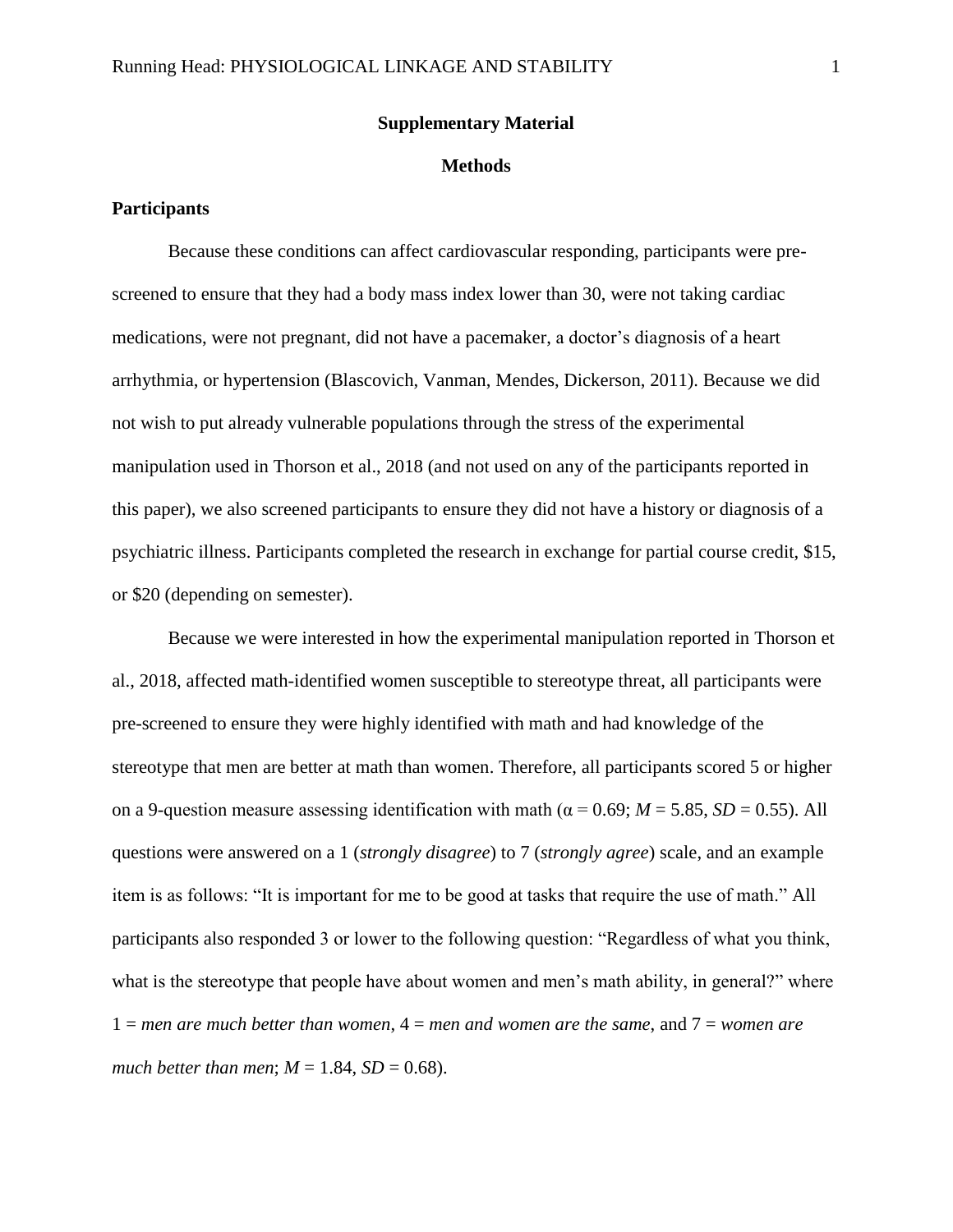# **Procedure**

These data are part of a larger project designed to look at stress during math tasks; as part of this project, participants completed a low-arousal control manipulation (reported in Thorson et al., 2018; mean PEP reactivity =  $-4.16$  ms,  $SD = 7.69$ ) before the dyadic math task.

The math problems that participants solved together were presented on a computer screen and framed as a standardized problem solving exercise. Participants were given 30 seconds to answer each question while working alone, 30 seconds to discuss the problem with their partner, and 5 seconds to provide a final answer. They were informed of these time limits before the task began; however, there was no timer on the computer screen. Participants rotated between easy, medium, and hard questions. If participants did not respond within the allotted time, the computer automatically moved on to the next question, and the item was marked as unanswered (treated as incorrect). Participants had to solve the problems mentally; they were not allowed pencil, paper, or calculators to help solve the problems. The questions involved the addition of fractions, multiplication, and division and are listed on this paper's OSF page.

## **Analytic Strategy**

The final model we conducted included the random effects outlined in Table S1.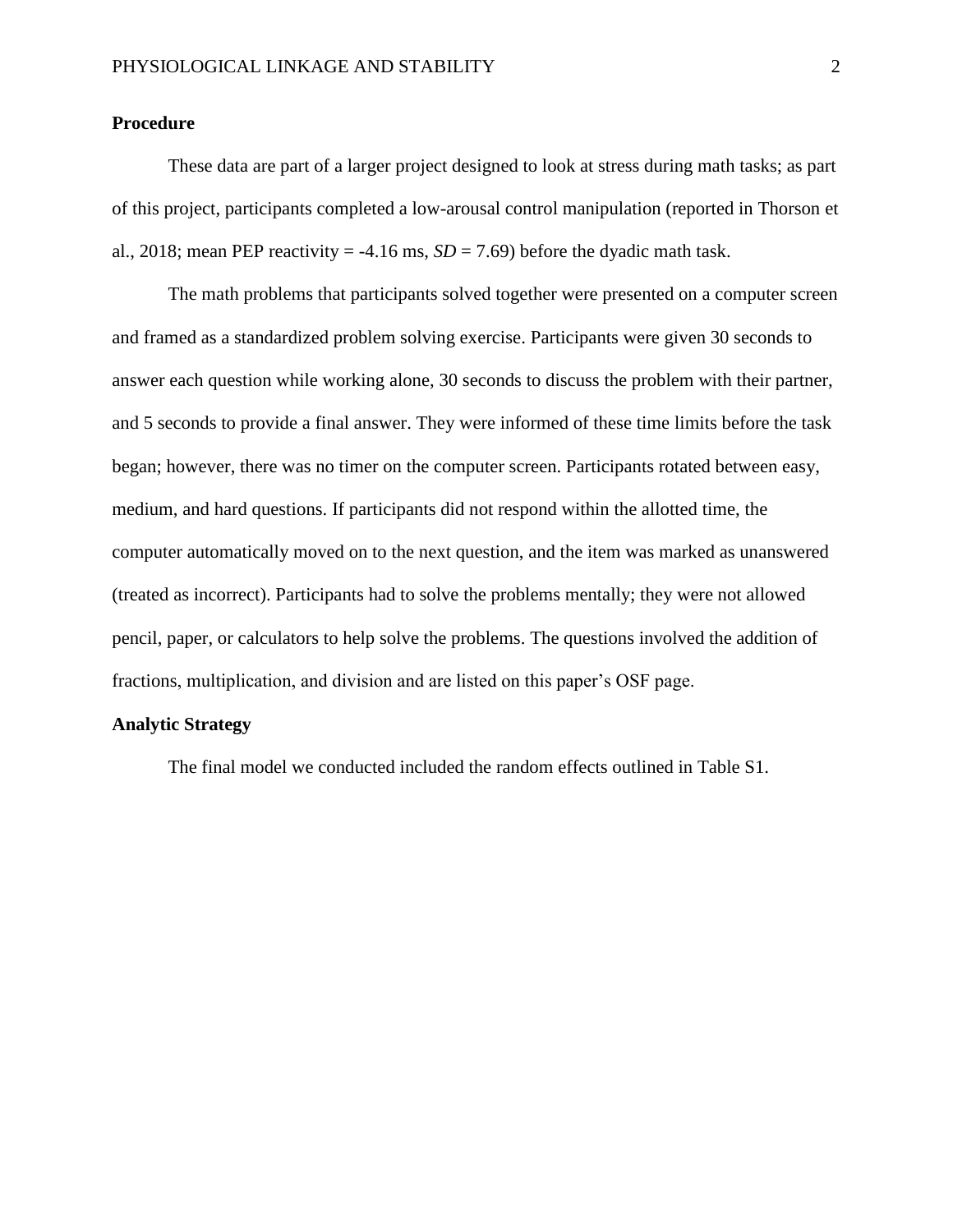# Table S1

| Effect                                    | Interpretation                                                                                                               |
|-------------------------------------------|------------------------------------------------------------------------------------------------------------------------------|
| Variances                                 |                                                                                                                              |
| 1. Intercept                              | Do people vary in their levels of reactivity?                                                                                |
| 2. Stability effect                       | Do people vary in how stable they are?                                                                                       |
| 3. Linkage effect                         | Do people vary in how much they are influenced<br>by their partners?                                                         |
| Between-person covariances                |                                                                                                                              |
| 4. Intercept with intercept               | Do the two dyad members have similar reactivity<br>levels?                                                                   |
| 5. Stability effect with stability effect | If one dyad member is stable, is the other<br>more/less stable?                                                              |
| 6. Linkage effect with linkage effect     | If one dyad member is influenced by his/her<br>partner, is the other dyad member more/less<br>influenced by his/her partner? |
| 7. Intercept with stability effect        | If one dyad member has a higher reactivity level,<br>is the other dyad member more/less stable?                              |
| Within-person covariances                 |                                                                                                                              |
| 8. Intercept with stability effect        | If one dyad member has a high reactivity level, is<br>this dyad member more/less stable?                                     |
| 9. Intercept with linkage effect          | If one dyad member has a high reactivity level, is<br>this dyad member more/less influenced by his/her<br>partner?           |
| 10. Stability effect with linkage effect  | If one dyad member is stable, is this dyad member<br>more/less influenced by his/her partner?                                |
| Other variances                           |                                                                                                                              |
| 11. Common covariance                     | Are the two dyad members' reactivity scores<br>similar within a given time point? Similar to an<br>intra-class correlation.  |
| 12. Residual variance                     | Is there additional variance left to be accounted<br>for?                                                                    |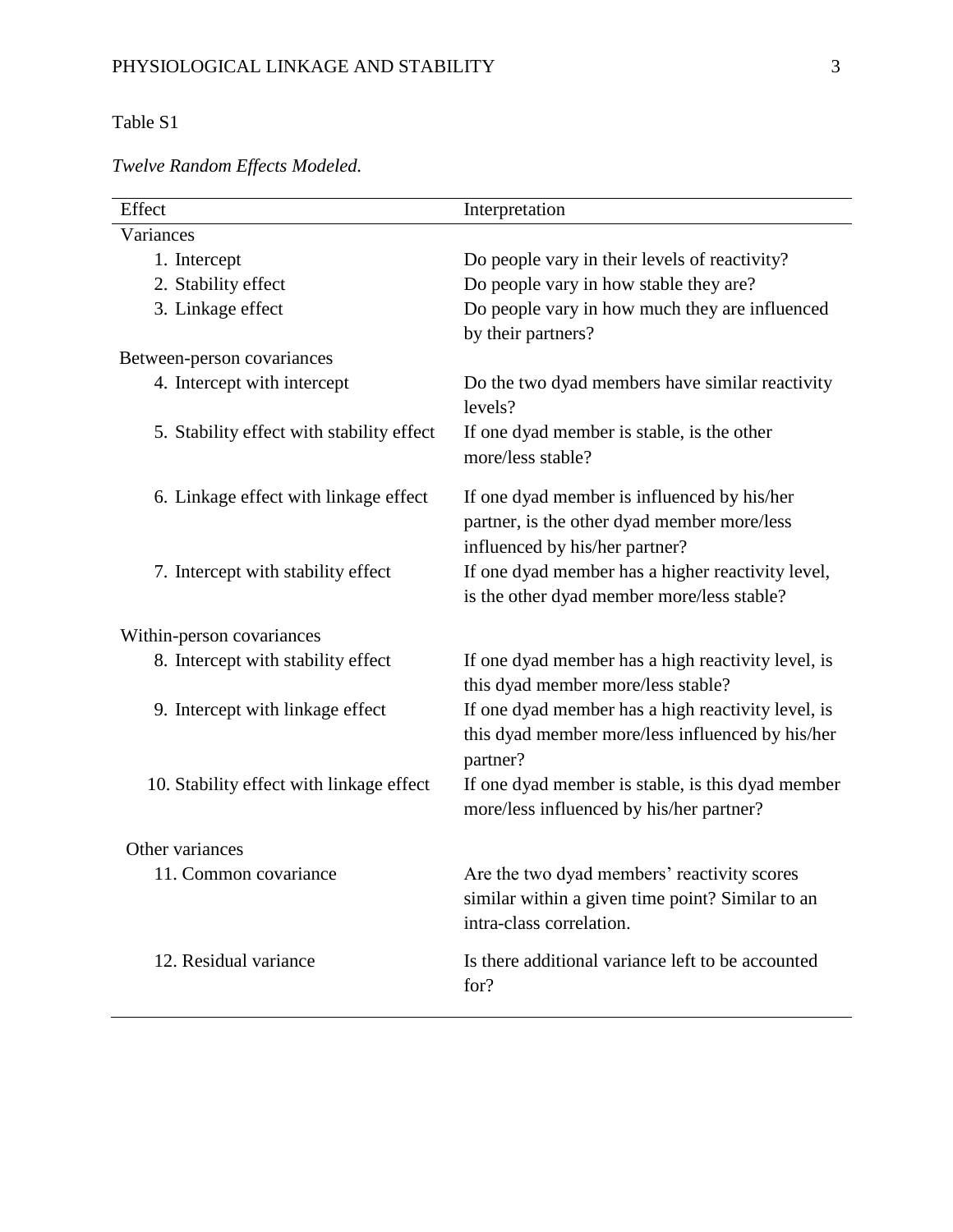# **Results**

All of the fixed effects estimates are included in Table S2, and the random effects estimates are included in Table S3.

## Table S2

*Fixed Effects Estimates.* 

| Fixed effects    | Estimate SE |                   | df   |             |
|------------------|-------------|-------------------|------|-------------|
| Intercept        | $-2.43$     | $0.29 - 8.32$     | 38.3 | $\leq .001$ |
| Stability effect | 0.36        | $0.03$ 13.19      | 43.9 | < .001      |
| Linkage effect   | 0.03        | $0.02 \quad 1.21$ | 41.8 | .23         |

#### Table S3

# *Random Effects Estimates.*

| Random effects ([co-]variances)                                        | Estimate  | SE    | Z       | $\boldsymbol{P}$ |
|------------------------------------------------------------------------|-----------|-------|---------|------------------|
| Variance of intercept                                                  | 10.78     | 1.99  | 5.41    | < .001           |
| Variance of stability effect                                           | 0.04      | 0.01  | 4.12    | < .001           |
| Variance of linkage effect                                             | 0.01      | 0.005 | 2.37    | .018             |
| Between-person covariance of intercept with<br>intercept               | $-4.88$   | 1.99  | $-2.45$ | .014             |
| Between-person covariance of stability effect with<br>stability effect | $-0.0001$ | 0.01  | $-0.01$ | .99              |
| Between-person covariance of linkage effect with<br>linkage effect     | 0.01      | 0.004 | 1.71    | .09              |
| Between-person covariance of intercept and<br>stability effect         | $-0.12$   | 0.08  | $-1.46$ | .14              |
| Within-person covariance of intercept and stability<br>effect          | $-0.02$   | 0.09  | $-0.18$ | .86              |
| Within-person covariance of intercept and linkage<br>effect            | $-0.01$   | 0.06  | $-0.19$ | .85              |
| Within-person covariance of stability effect and<br>linkage effect     | $-0.01$   | 0.01  | $-2.99$ | .003             |
| Common covariance                                                      | 0.82      | 0.28  | 2.90    | .004             |
| Residual variance                                                      | 10.59     | 0.37  | 28.61   | < 0.001          |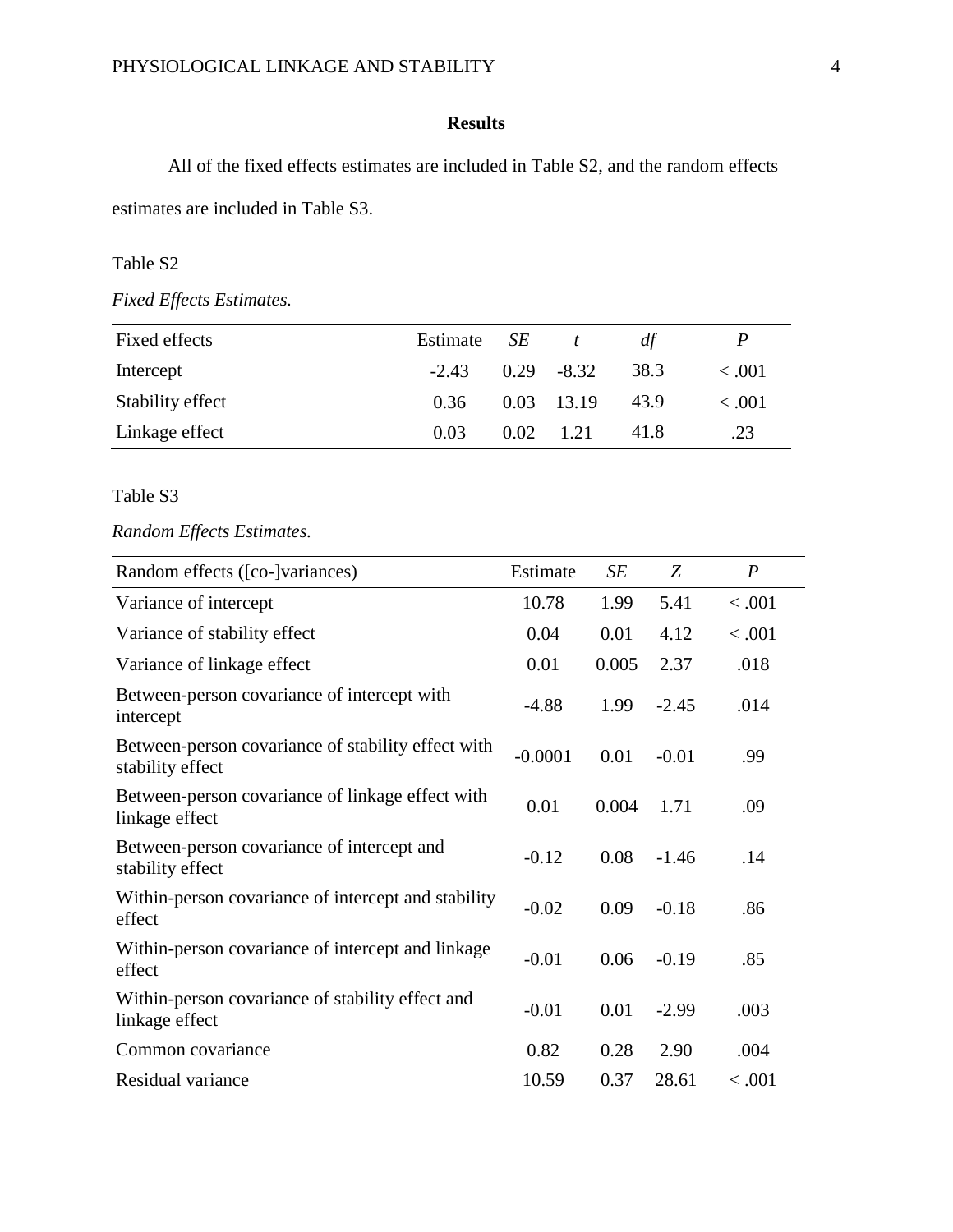We tested for gender differences in the fixed effects of stability and linkage.

Physiological linkage did not vary as a function of participant gender,  $F(1, 53.6) = 0.80$ ,  $p = .38$ , but stability did,  $F(1, 66.2) = 6.86$ ,  $p = .011$ . Follow-up analyses indicated that stability was significant and positive for both females and males (*p*s < .001) but was stronger for males.